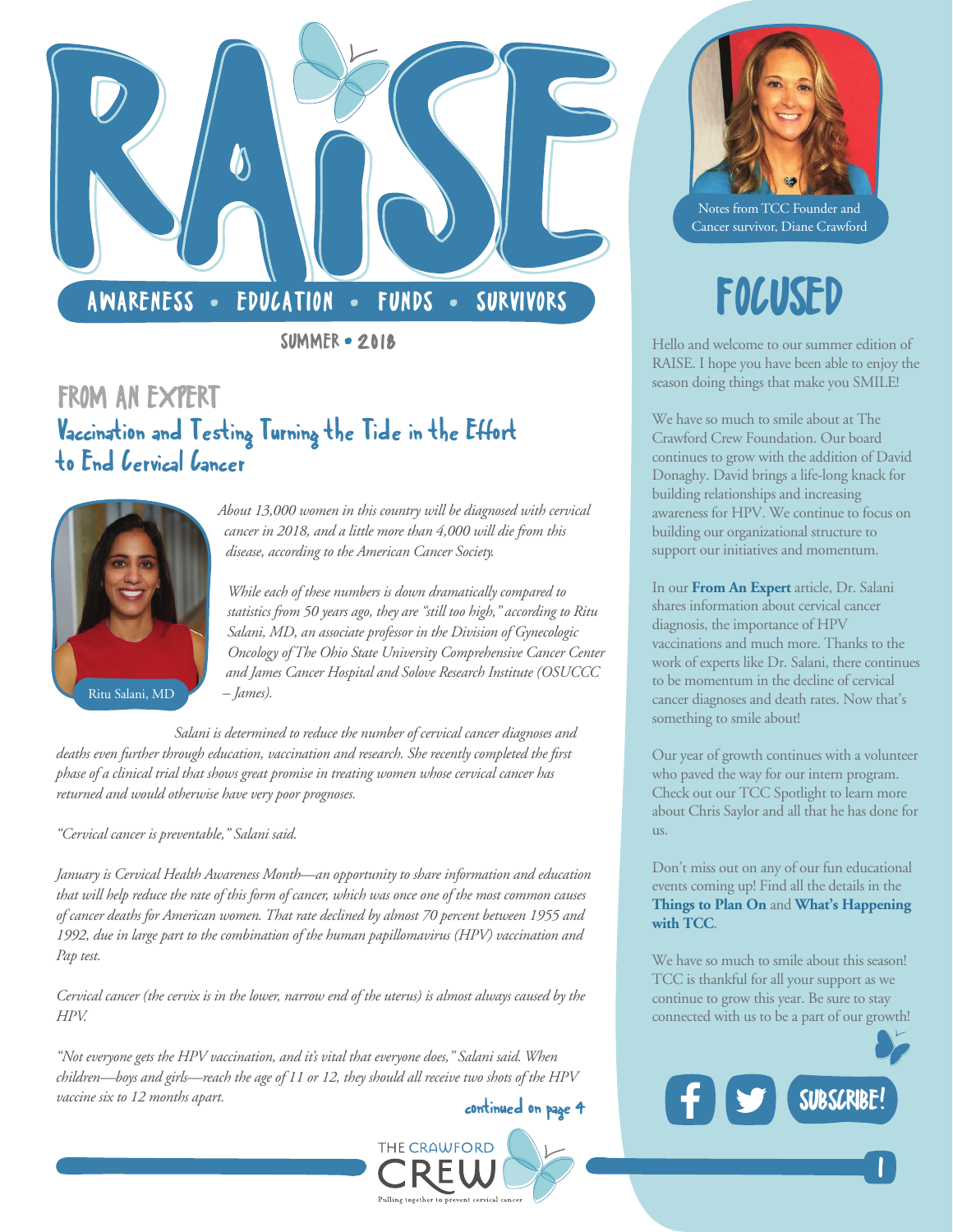# <span id="page-1-0"></span>THINGS TO PLAN ON

- [HPV Summit:](http://thecrawfordcrew.org/wp-content/uploads/2018/07/HPV-Summit-Invite.pdf) Join fellow Public Health and Medical Professionals, Parents and Guardians, Community Leaders, and Cancer Survivors<br>for this FREE educational program on August 3, 2018.<br>• [Save Our Sisters 5K:](http://thecrawfordcrew.org/5k/) Our Junior Board
- Our Sisters 5K: Our Junior Board is hosting the race again this year on **August 12, 2018** at McNamara Park, Genoa Township.<br>• 7th **Annual Raise A Racket:** Save also Let Canadian.
- 
- [7th Annual Raise A Racket:](http://thecrawfordcrew.org/event/raise-a-racket/) Save the date of January 19, 2019! More information on this coming soon.<br>• [Paint the 'Ville Teal:](http://paintthevilleteal.org/) We will be continuing our outreach initiaties of the second on this coming soon. rant the Ville Teal: We will be continuing our outreach initiative during National Cervical Cancer Awareness month in January 2019.<br>To learn more about this event and to see pictures from last year's, click here.

### TCC SPOTLIGHT OF CHRIS SAYLOR VOLUNTEER F JR. BOARD MENTOR



### *How and when did you become involved with The Crawford Crew?*

I was working at a health fair at Otterbein University, which was a requirement for my Public Health major. Diane was there as a vendor representing The Crawford Crew. We met, and she shared [her story](http://thecrawfordcrew.org/about-cervical-cancer-prevention/dianes-story/) and told me [about TCC.](http://thecrawfordcrew.org/about-cervical-cancer-prevention/) Not too long after, my advisor, Dr. Rob Braun, asked if I would be interested in interviewing for an internship with TCC. I was excited about the opportunity and then became their first intern. Diane and I worked together to create the internship program which continues to evolve to this day. I am very thankful for the experience and the lifelong friend I found in Diane and The Crawford Crew.

### *Tell us about what you specifically do to support TCC?*

I do whatever I can for TCC. I volunteer a[t Raise A Racket](http://thecrawfordcrew.org/event/raise-a-racket/) and the [Save our Sisters 5K.](http://thecrawfordcrew.org/5k/) These events led me to want to do more on a consistent basis. So now I am a volunteer coordinator and I am a Jr. Board mentor. Both roles are great because I am always meeting new people. I can support our younger volunteers and most

importantly I can be part of The Crawford Crew family and impact our communities in a positive way.

### *How is TCC different than other volunteer or charitable organizations?*

This organization is about community, helping raise awareness about Cervical Cancer and HPV and truly making a difference. The energy in this group is mesmerizing. Diane once told me early on that I wasn't allowed to stop volunteering for TCC. Little did she know that the people around her, that are involved with TCC, are so passionate that it consumes you. It is an energy that grows and continues to spread.

### *How can someone help support TCC?*

Reach out to Diane, myself, any TCC member or go to our website [www.thecrawfordcrew.org.](http://thecrawfordcrew.org/about-cervical-cancer-prevention/join-us/) We are always looking for people who want to help. We have several events throughout the year and I promise, if you come to an event, you will be hooked.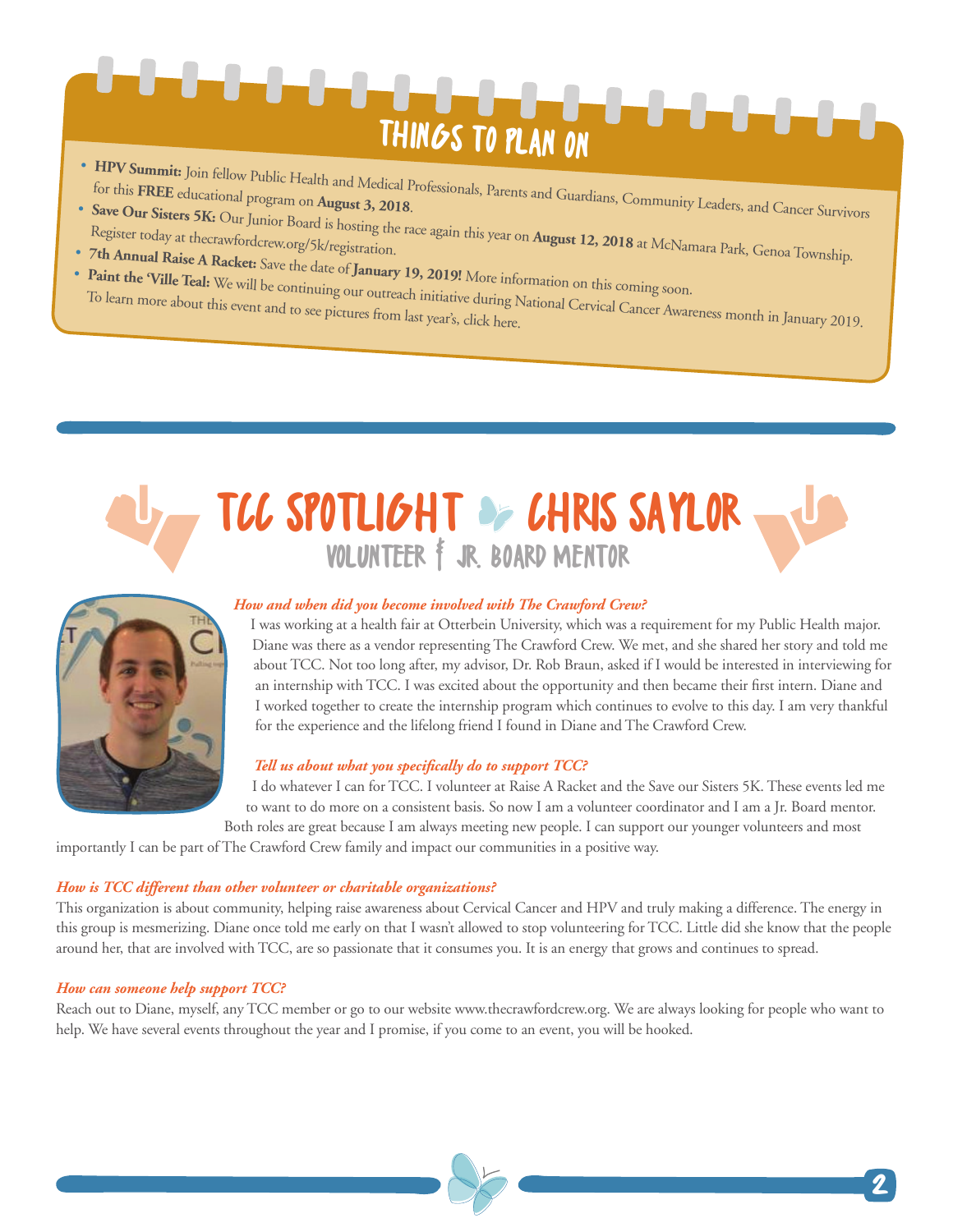# <span id="page-2-0"></span>WHAT'S HAPPENING WITH TCC

### **[HPV Summit](http://thecrawfordcrew.org/wp-content/uploads/2018/07/HPV-Summit-Invite.pdf) - August 3, 2018**

Education is a pillar of our mission that we take very seriously. We strive to show people the importance of education regarding prevention. The more we educate about cancer prevention the more growth we will have in our society of cancer **survivors**.

Over the past year, we have enjoyed working with The Ohio Chapter of [The American Cancer Society \(ACS\)](https://www.cancer.org/) and [Mount Carmel Health](http://www.mountcarmelhealth.com/)  to create a new program – **[The Ohio Human Papillomavirus](http://thecrawfordcrew.org/wp-content/uploads/2018/07/HPV-Summit-Invite.pdf)  [\(HPV\) Summit](http://thecrawfordcrew.org/wp-content/uploads/2018/07/HPV-Summit-Invite.pdf)**. This **free** event will bring together people of all ages to learn in a fun interactive way. The Summit will cover current screening guidelines, HPV-related diseases, community interventions, oral health practices and survivor stories. There will be four different speakers and a free complimentary lunch provided during the event. Special thanks to [Mount Carmel Health](http://www.mountcarmelhealth.com/) and [ACS](https://www.cancer.org/) for partnering with The Crawford Crew on this one-of-a-kind initiative! Please share this event on our [Facebook page](https://www.facebook.com/TheCrawfordCrewFoundation/) to help spread the word.

Be sure to review [Things to Plan On](#page-1-0) for more details on the HPV Summit. Also, keep us in mind for your future health, wellness, safety, and prevention programs. We wil[l take our show on the road](http://thecrawfordcrew.org/contact-us/request-a-speaker/)  and adapt the program to fit your audience at no cost to you. The need for education in the area of cancer prevention is imperative to the longevity of our community. It is a great privilege and honor to bring together expert speakers to answer your questions and provide you with this critical information.







### **Types of Cervical Cancer**

Cervical cancer is usually one of the following types, which are named for the type of cell where they develop. The most common types of cervical cancer are:

**Squamous cell carcinoma (cancer):** This is the main type of cervical cancer and is found in 80% to 90% of cases. It develops in the lining of the cervix.

**Adenocarcinoma** develops in gland cells that produce cervical mucus. About 10% to 20% of cervical cancers are adenocarcinomas.

**Mixed carcinoma (cancer):** Occasionally, cervical cancer has features of squamous cell carcinoma and adenocarcinoma.

In rare instances, other types of cancer, such as neuroendocrine [\(small and large cell](https://www.mdanderson.org/cancer-types/cervical-cancer/small-and-large-cell-cervical-cancer.html)  [cervical cancer\)](https://www.mdanderson.org/cancer-types/cervical-cancer/small-and-large-cell-cervical-cancer.html), melanoma, sarcoma and lymphoma, are found in the cervix.

### *Source:*

*<https://www.mdanderson.org/cancer-types/cervical-cancer/cervical-cancer-facts.html>*